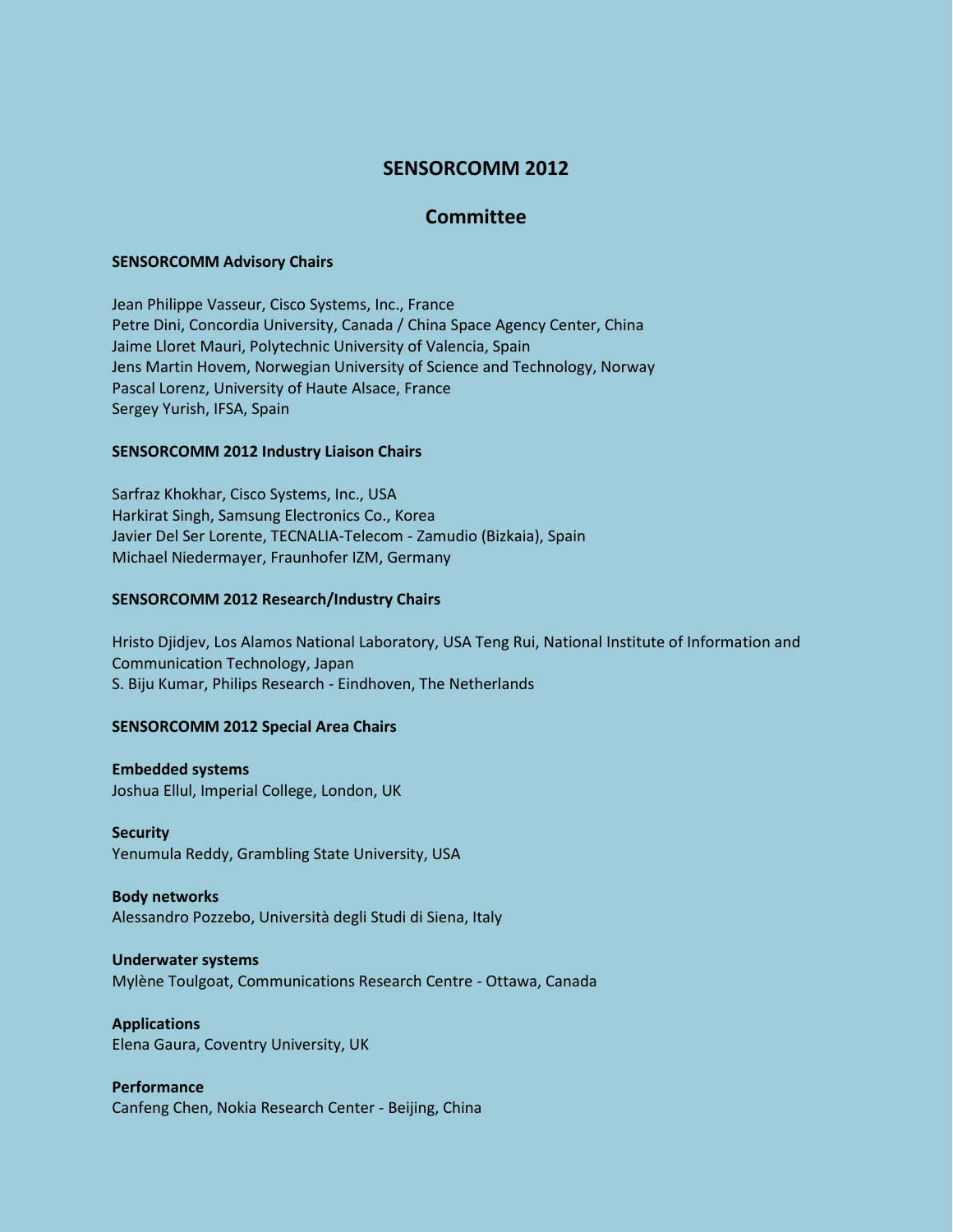#### **SENSORCOMM 2012 Technical Program Committee**

Saied Abedi, Fujitsu Laboratories of Europe LTD. - Middlesex, UK Abdalrahman Al-Qubaa, Newcastle University, UK Mothanna Alkubeily, Université de Technologie de Compiègne, France Boushra Alkubily, Université de Technologie de Compiègne, France Tariq Alsboui, Manchester Metropolitan University, UK Al-Khateeb Anwar, Politecnico di Torino, Italy Isabelle Augé-Blum, INSA Lyon - Laboratoire CITI -Villeurbanne, France Reza Azarderakhsh, The University of Western Ontario, Canada Sebastian Bader, Mid Sweden University, Sweden Faruk Bagci, German University Cairo, Egypt Valentina Baljak, National Institute of Informatics & University of Tokyo, Japan Dominique Barthel, Orange Labs Division R&D - Meylan, France Novella Bartolini, "Sapienza" University of Rome, Italy Majid BayaniI Abbasy, Universidad Nacional de Costa Rica, Costa Rica Rezaul K Begg, Victoria University, Australia Paolo Bellavista, University of Bologna, Italy Karabi Biswas, Indian Institute of Technology - Kharagpur, India Alessandro Bogliolo, University of Urbino, Italy Lina Brito, University of Madeira, Portugal Tiziana Calamoneri, "La Sapienza" Università di Roma, Italy Maria-Dolores Cano Baños, Technical University of Cartagena, Spain Juan Vicente Capella Hernández, Universidad Politécnica de Valencia, Spain Berta Carballido Villaverde, Cork Institute of Technology, Ireland Chao-Tsun Chang, Hsiuping Institute of Technology, Taiwan Canfeng Chen, Nokia Research Center - Beijing, China Shu-Ching Chen, Florida International University - Miami, USA Hugo Coll Ferri, Polytechnic University of Valencia, Spain Daniel Curiac, "Politehnica" University of Timisoara, Romania David Cuartielles, Malmö University, Sweden Debabrata Das, International Institute of Information Technology - Bangalore, India Danco Davcev, University for Information Science & Technology "St. Paul the Apostle" - Ohrid, Republic of Macedonia Javier Del Ser Lorente, TECNALIA-Telecom - Zamudio (Bizkaia), Spain Jerker Delsing, Lulea University of Technology, Sweden Behnam Dezfouli, University Technology Malaysia (UTM), Malaysia Vincenzo Di Lecce, Politecnico di Bari, Italy Mari Carmen Domingo, Barcelona Tech University, Spain Wan Du, Nanyang Technological University (NTU), Singapore Juan Carlos Dueñas López, Universidad Politecnica de Madrid, Spain Sylvain Durand, LIRMM/Université Montpellier II, France Imad H. Elhajj, American University of Beirut, Lebanon Joshua Ellul, Imperial College London, UK Xiang Fei, Coventry University, UK Sándor Fekete, Braunschweig Institute of. Technology, Germany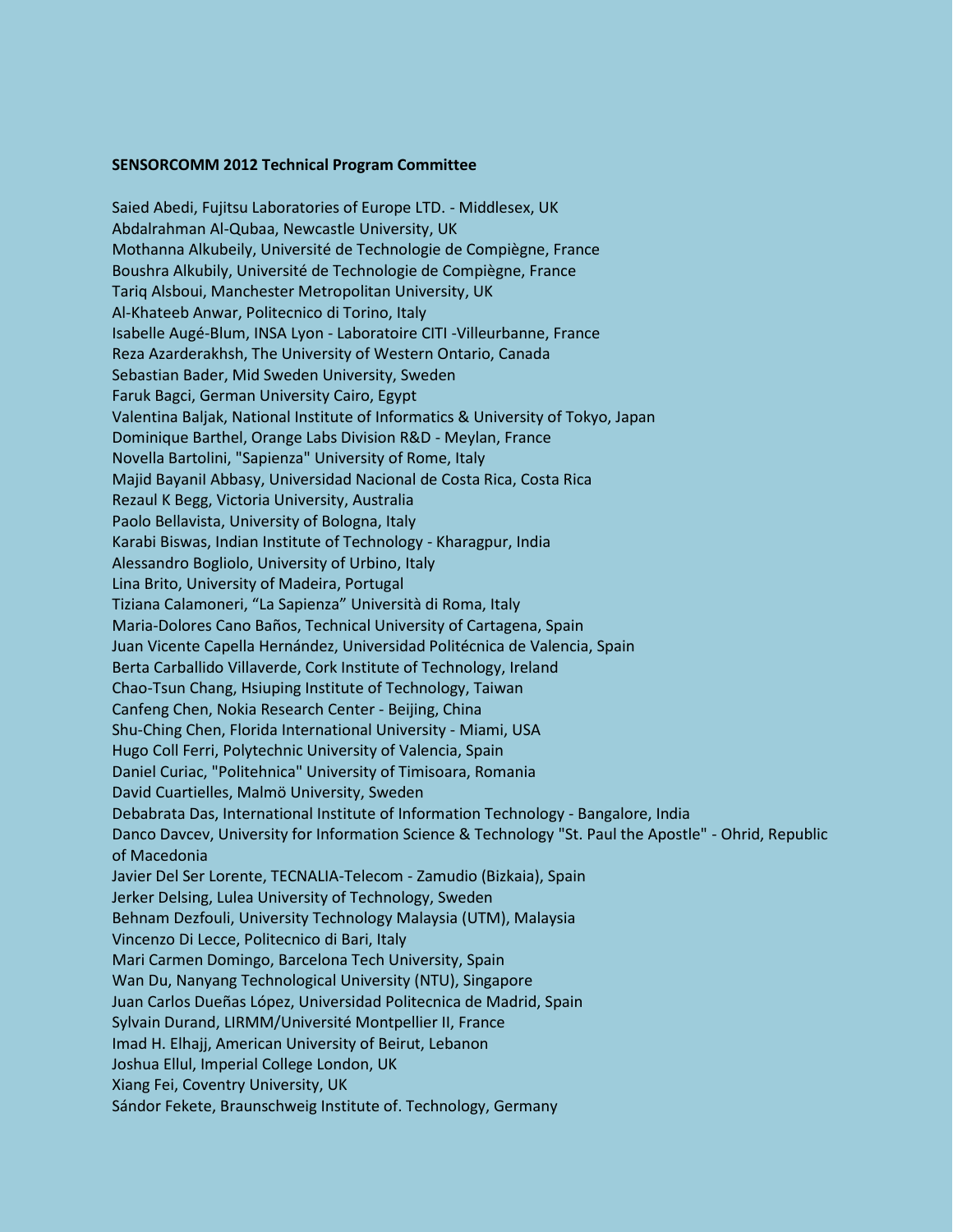Paulo Felisberto, Institut for Systems and Robotics-Lisbon / Universidade do Algarve, Portugal Gianluigi Ferrari, University of Parma, Italy Armando Ferro Vázquez, Universidad del País Vasco - Bilbao, Spain Paul Fortier, University of Massachusetts Dartmouth, USA Miguel Garcia Pineda, Polytechnic University of Valencia, Spain Elena Gaura, Coventry University, UK Hamid Gharavi, National Institute of Standards and. Technology (NIST) - Gaithersburg, USA Chris Gniady, University of Arizona, USA Stephane Grumbach, INRIA, France Jianlin Guo, Mitsubishi Electric Research Laboratories - Cambridge, USA Malka N. Halgamuge, The University of Melbourne, Australia Mohammad Hammoudeh, Manchester Metropolitan University, UK Vincent Huang, Ericsson Research - Stockholm, Sweden Abhaya Induruwa, Canterbury Christ Church University, UK Vasanth Iyer, International Institute of Information Technology, India Shaghayegh Jaberi, Islamic Azad University - Tehran, Iran Imad Jawhar, United Arab Emirates University - Al Ain, UAE Zhen Jiang, West Chester University, USA Adrian Kacso, University of Siegen, Germany Aravind Kailas, University of North Carolina - Charlotte, USA Kyoung-Don Kang, Binghamton University, USA Riad Kanan, The Institute of Engineering Sciences, Switzerland Dimitrios A. Karras, Chalkis Institute of Technology, Hellas Fotis Kerasiotis, University of Patras / Rio-Patras, Greece Sarfraz Khokhar, Cisco Systems Inc., USA Thorsten Kramp, IBM Research Zurich, Switzerland Evangelos Kranakis, Carleton University - Ottawa, Canada Srđjan Krčo, Ericsson Research, Ireland Danny Krizanc, Wesleyan University - Middletown, USA Erlend Larsen, The Norwegian Defence Research Establishment (FFI) - Kjeller, Norway Seongsoo Lee, Soongsil University - Seoul, Korea Chiu-Kuo Liang, Chung Hua University - Hsinchu, Taiwan Qilian Liang, University of Texas at Arlington, USA Weifa Liang, Australian National University - Canberra, Australia Thomas Lindh, STH/KTH - Stockholm, Sweden André Luiz Lins de Aquino, Federal University of Ouro Preto, Brazil Hai Liu, Hong Kong Baptist University, Hong Kong Jaime Lloret Mauri, Polytechnic University of Valencia, Spain Elsa María Macías López, University of Las Palmas de Gran Canaria, Spain Abdallah Makhoul, Université de Besancon - Belfort, France Vladimir Marbukh, NIST, USA José Ramiro Martínez de Dios, University of Seville, Spain Alireza Masoum, Twente University, The Netherlands Natarajan Meghanathan, Jackson State University, USA Nader Faisal Jaafar Mohamed, UAEU, UAE Jose M. Moya, Universidad Politécnica de Madrid, Spain Deok Hee Nam, Wilberforce University, USA Enrico Natalizio, INRIA Lille - Nord Europe, France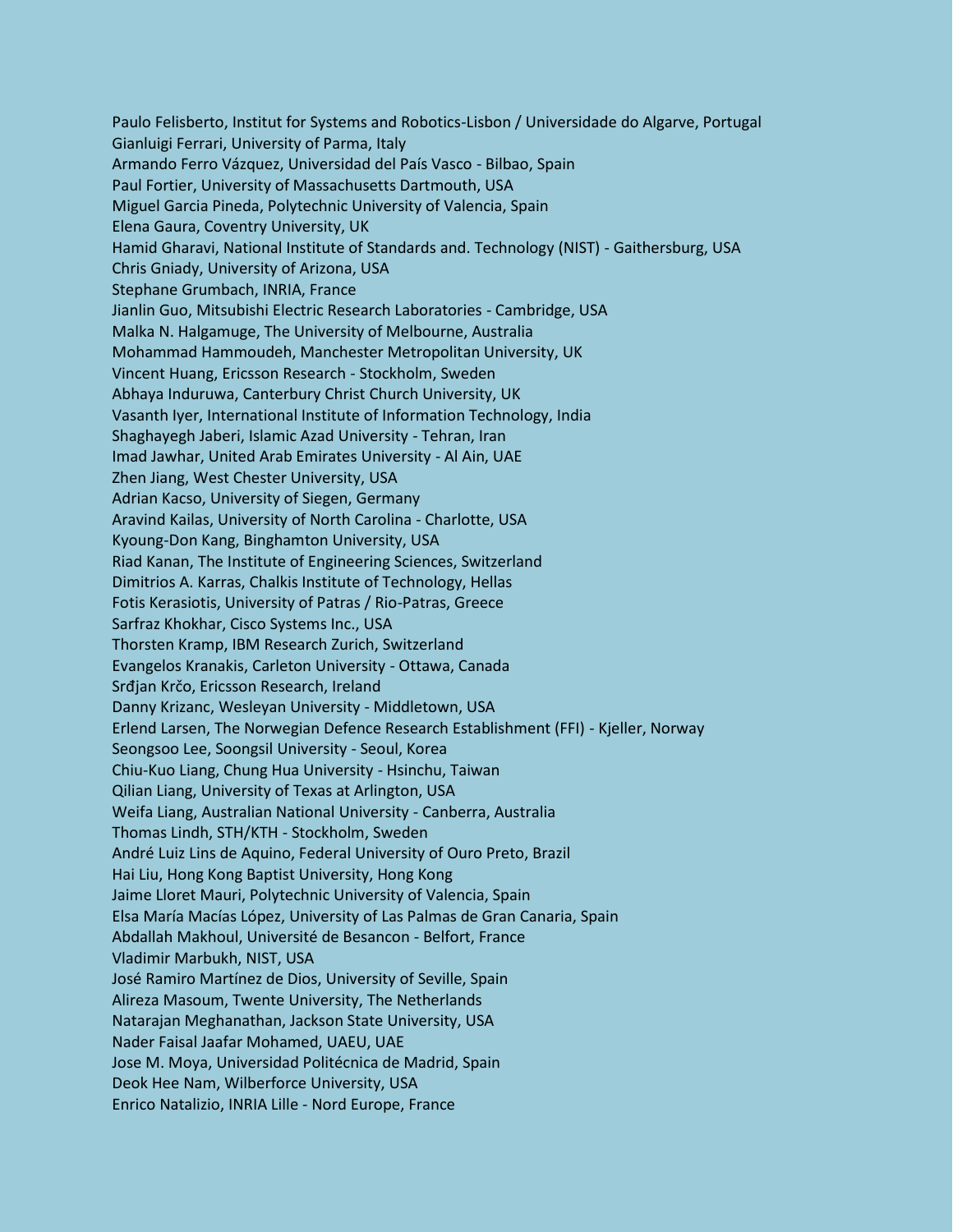Mahmuda Naznin, Bangladesh University of Engineering and Technology - Dhaka, Bangladesh Sarmistha Neogy, Jadavpur University, India Michael Niedermayer, Fraunhofer Institute for Reliability and Microintegration, Germany Brendan O'Flynn, Tyndall National Institute/University College Cork, Ireland Carlos Enrique Palau Salvador, Universidad Politecnica de Valencia, Spain Sung-Joon Park, Gangneung-Wonju National University, South Korea Leonidas Perlepes, University of Thessaly, Greece Dirk Pesch, Cork institute of Technology, Ireland Miodrag Potkonjak, University of California - Los Angeles, USA Shrisha Rao, International Institute of Information Technology - Bangalore, India Shahid Raza, Swedish Institute of Computer Science (SICS) – Stockholm, Sweden Yenumula Reddy, Grambling State University, USA Juan Reig Pascual, Polytechnic University of Valencia, Spain Càndid Reig, University of Valencia, Spain Tor Arne Reinen, SINTEF ICT, Norway Joel Rodrigues, University of Beira Interior, Portugal Nirmalya Roy, Institute for Infocomm Research (I2R), Singapore Lorenzo Rubio-Arjona, Universidad Politécnica de Valencia, Spain Teng Rui, National Institute of Information and Communication Technology, Japan Jorge Sá Silva, University of Coimbra, Portugal Husnain Saeed, National University of Sciences & Technology (NUST), Pakistan Addisson Salazar, Polytechnic University of Valencia, Spain Ioakeim Samaras, Aristotle University of Thessaloniki, Greece Francisco Javier Sánchez Bolumar, ADIF, Spain Olga Saukh, ETH Zurich, Switzerland Kamran Sayrafian, National Institute of Standards & Technology, USA Leo Selavo, University of Latvia, Latvia Sandra Sendra Compte, Polytechnic University of Valencia, Spain Kuei-Ping Shih, Tamkang University - Taipei, Taiwan Simone Silvestri, Sapienza University of Rome, Italy Francesco Simeone, University "Sapienza" of Roma / INFN-Roma, Italy Jasvinder Singh, Cork Institute of Technology, Ireland K M Sunjiv Soyjaudah, University of Mauritius, Mauritius Arvind K. Srivastava, NanoSonix Inc. - Skokie, USA Grigore Stamatescu, University Politehnica of Bucharest, Romania Yannis Stamatiou, University of Patras, Greece Razvan Stanica, National Polytechnic Institute of Toulouse, France Kris Steenhaut, Vrije Universiteit Brussel, Belgium Julinda Stefa, Sapienza University of Rome, Italy Ewa Szynkiewicz, Warsaw University of Technology, Poland Zahra Taghikhaki, University of Twente, the Netherlands Muhammad Tariq, Waseda University - Tokyo, Japan Lothar Thiele, ETH Zurich, Switzerland Rolf Thomasius, Technische Universität Berlin, Germany Bin Tong, Microsoft Corp. - Redmond, USA Bernard Tourancheau, INRIA, France Vassilis Triantafillou, Technological Educational Institution of Messolonghi, Greece Neeta Trivedi, Aeronautical Development Establishment- Bangalore, India